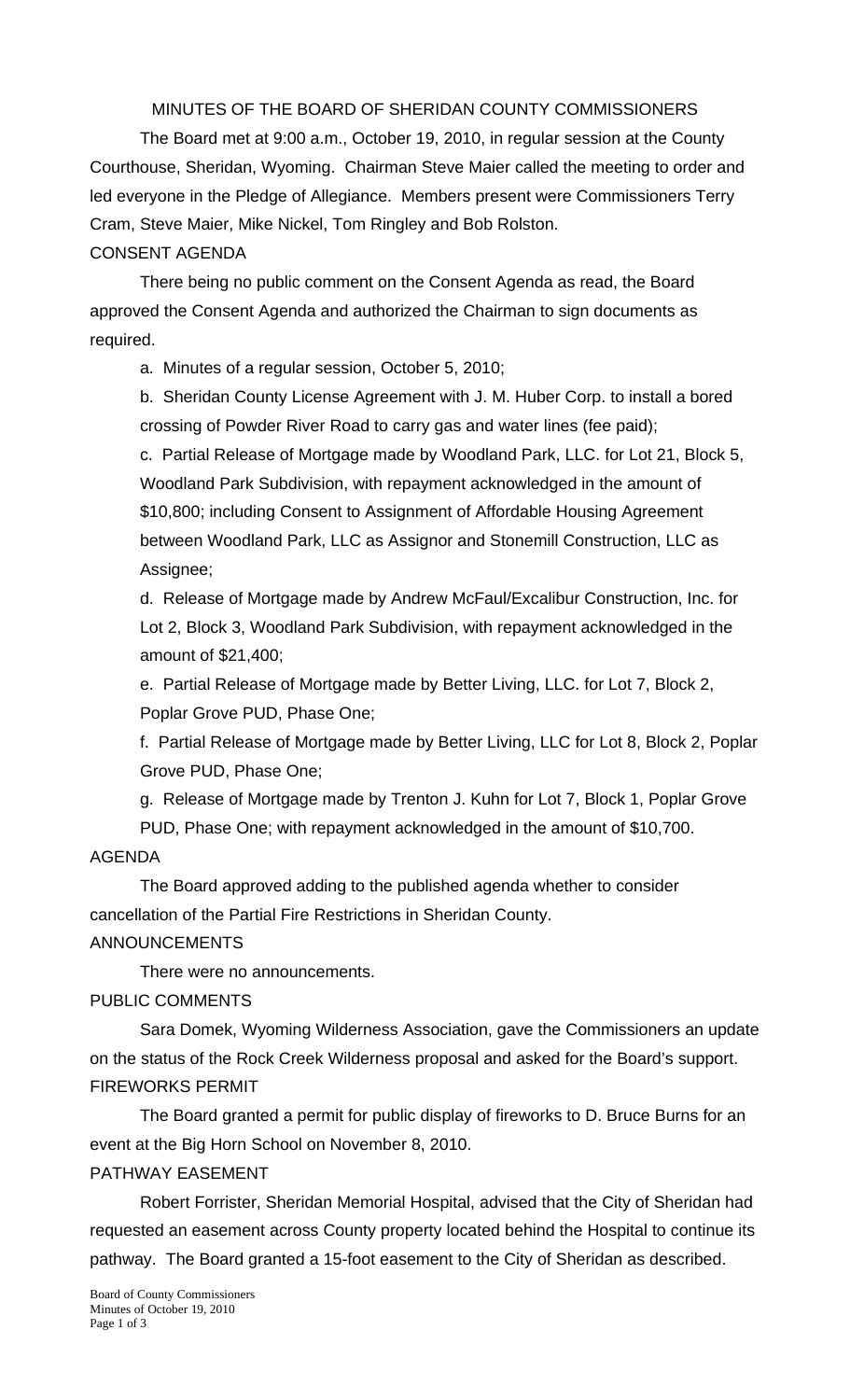## HOMELAND SECURITY GRANT

 Emergency Management Coordinator Dave Coleman advised that upon his review of the Homeland Security Office's listed grants, he found one for the Coroner's office that is 100% funding. He said these funds could be used for a radio in the Coroner's vehicle connecting to the County Sheriff's network. This would allow faster response to an emergency. The Board accepted the grant award and authorized the chairman to execute the agreement to receive this funding through the Law Enforcement Terrorism Prevention Program, in the amount of \$6,098.75.

#### LAKE DESMET COALITION

 Commissioner Rolston stated Dave Garber is currently serving as chairman of the joint powers board and has expressed interest in continuing in that capacity. The Board reappointed Mr. Garber to the Lake DeSmet Counties Coalition Joint Powers Board for a three-year term running to November 1, 2013.

#### ROAD VACATION

 The Board received the viewer's report pertaining to a request by Mike Johnston to vacate the alley-way in Block 78 of Downers Addition. Viewer Ken Muller recommended the vacation and that the petitioner be required to hire a licensed surveyor to correct a property boundary line between two owners and to prepare property descriptions for quitclaims to all affected property owners within the block if the petition is approved. The Board accepted the viewer's report and gave its tentative approval to this alley-way vacation with the stipulated conditions. Chairman Maier said the process proceeds with a 30-day period for affected parties to submit a claim for damages, if any. This matter will be continued on December 7, 2010.

#### COUNTY'S NORTH MAIN PROPERTY

 The Board approved an amendment to the rental agreement with DRM, Inc. to extend the Term clause, to run from January 1, 2011 to July 31, 2011, at the same rental rate. Administrative Director Renee Obermueller said DRM is using the property as a staging area for the North Main reconstruction.

#### UTILITY AUDIT AGREEMENT

 Grants Administrator Mike Mackey advised that Utility Bill Solutions Group would, under this agreement, monitor the County's utility statements and usage to determine if any savings could be realized. Their fee would be one-half of any such savings. The Board authorized the chairman to sign the Service Agreement for a three-year term pursuant to all terms and conditions contained in the agreement. Mr. Mackey said the County retains control to negotiate any change in service or terms with utilities if a possible savings is found.

## FIRE RESTRICTIONS

 Upon the recommendation of the County Fire Warden and the District Fire Chiefs, the Board rescinded Resolution 10-07-025, approved on August 3, 2010, thereby removing the Partial Fire Restrictions in effect for Sheridan County. The public was reminded to use safe practices when burning.